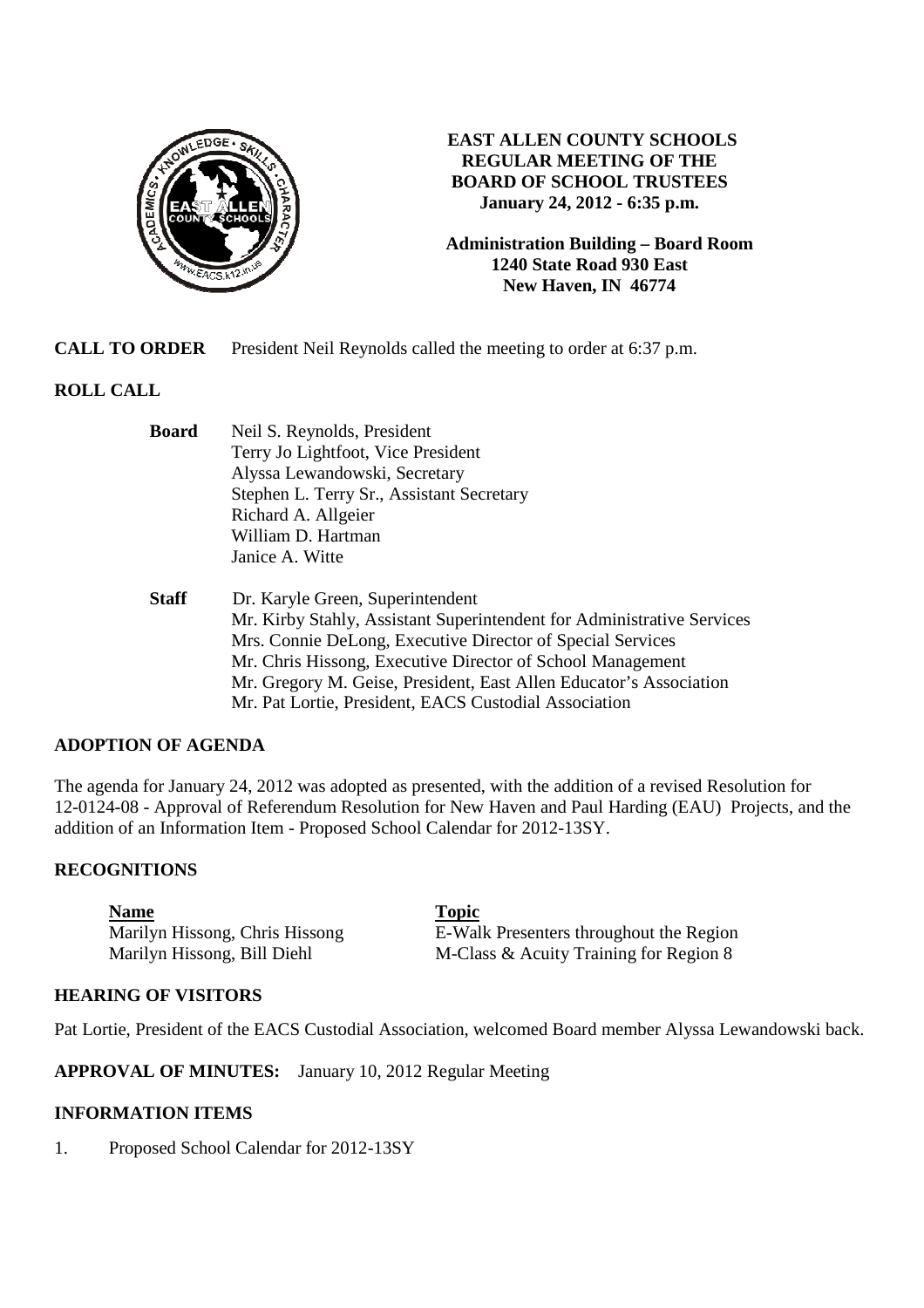# **SUPERINTENDENT COMMUNICATIONS**

1. HAEL and MOEL Bid Requirements and Restrictions on Ownership

# **ACTION AGENDA**

# **CONSENT MOTION:**

| 12-0124-01 | Approval of Human Resources Report                                                                                                                                                                           |                                                                            |                                                                                          |  |
|------------|--------------------------------------------------------------------------------------------------------------------------------------------------------------------------------------------------------------|----------------------------------------------------------------------------|------------------------------------------------------------------------------------------|--|
| 12-0124-02 | <b>Approval of Financial Reports</b>                                                                                                                                                                         |                                                                            |                                                                                          |  |
| 12-0124-03 | Approval of Meetings and Conferences                                                                                                                                                                         |                                                                            |                                                                                          |  |
| 12-0124-04 | Approval of Old National Contract - Loss Control Services                                                                                                                                                    |                                                                            |                                                                                          |  |
| 12-0124-05 | Approval of Classroom Addition Bid for Highland Terrace                                                                                                                                                      |                                                                            |                                                                                          |  |
| 12-0124-06 | Approval of Contract for Purchase of Real Estate                                                                                                                                                             |                                                                            |                                                                                          |  |
|            |                                                                                                                                                                                                              |                                                                            | Motion: That the Board of School Trustees approve items one through six as presented.    |  |
|            | Motion: Allgeier                                                                                                                                                                                             | Second: Terry                                                              | Vote: Aye: 7-0                                                                           |  |
| 12-0124-07 | Schools                                                                                                                                                                                                      |                                                                            | Permission Granted to Advertise the Sale of the Former Harlan and Monroeville Elementary |  |
|            |                                                                                                                                                                                                              | Motion: That the Board of School Trustees approve item seven as presented. |                                                                                          |  |
|            | Motion: Allgeier                                                                                                                                                                                             | Second: Hartman                                                            |                                                                                          |  |
|            | Amendment to the original motion:                                                                                                                                                                            |                                                                            |                                                                                          |  |
|            | Motion: That the Board of School Trustees table the motion to grant permission to<br>advertise the sale of the former Harlan and Monroeville Elementary Schools until the<br>February 7, 2012 Board meeting. |                                                                            |                                                                                          |  |
|            | Motion: Reynolds                                                                                                                                                                                             | Second: Allgeier                                                           | Vote: $Aye: 2-5$<br>Against: Hartman, Lewandowski,<br>Lightfoot, Terry, Witte            |  |
|            | Original Motion on the floor: That the Board of School Trustees grant permission to<br>advertise the sale of the former Harlan and Monroeville Elementary Schools.                                           |                                                                            |                                                                                          |  |
|            |                                                                                                                                                                                                              |                                                                            | Vote: $Aye: 6-1$<br><b>Against: Reynolds</b>                                             |  |
| 12-0124-08 | Approval of Referendum Resolution for New Haven and Paul Harding (EAU) Projects                                                                                                                              |                                                                            |                                                                                          |  |
|            |                                                                                                                                                                                                              | Motion: That the Board of School Trustees approve item eight as presented. |                                                                                          |  |

Motion: Witte Second: Allgeier Vote: Aye: 7-0